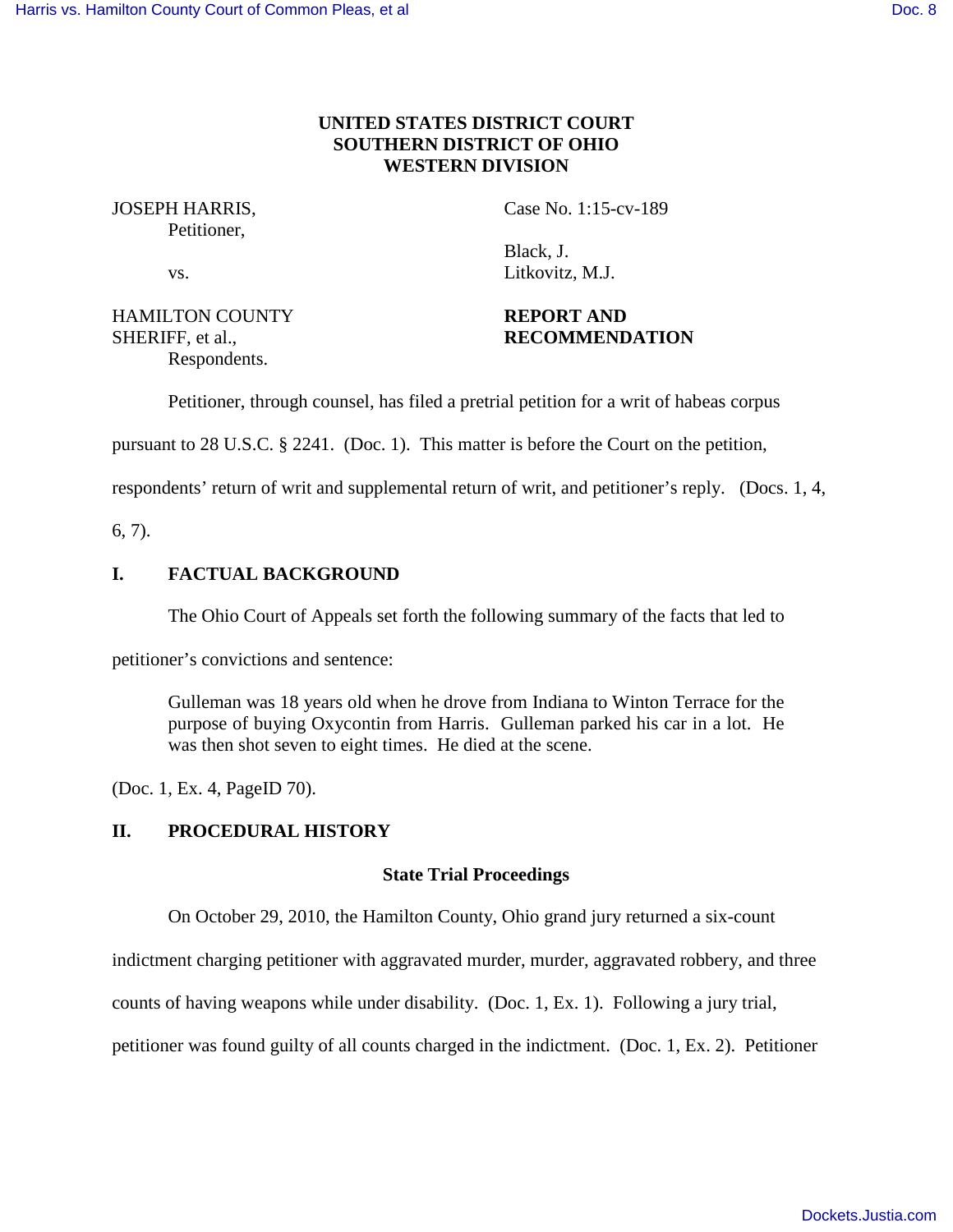received a total aggregate prison sentence of life without possibility of parole plus sixteen years

in the Ohio Department of Corrections. (*Id.*).

# **Direct Appeal**

Petitioner, through counsel, filed a timely notice of appeal to the Ohio Court of Appeals.

Petitioner raised the following six assignments of error in his appellate brief:

- 1. The trial court erred to the prejudice of the appellant by allowing the state to introduce evidence of the appellant's court ordered competency evaluation, including statements appellant made to the court appointed psychiatrist, in violation of the Fifth Amendment protection against self incrimination, the Sixth Amendment right to counsel and the Fourteenth Amendment right to a fair trial and due process of law as guaranteed by the United States Constitution.
- 2. The trial court erred to the prejudice of the appellant in failing to grant his motion to compel discovery violating his right to a fair trial and due process of law as guaranteed by the Fourteenth Amendment to the United States Constitution.
- 3. The state engaged in prosecutorial misconduct which deprived appellant of a fair trial and due process of law as guaranteed by the Fourteenth Amendment to the United States Constitution.
- 4. Appellant was deprived of his right to effective assistance of counsel in violation of his right to a fair trial and the effective assistance of counsel as guaranteed by the Sixth and Fourteenth Amendments.
- 5. The trial court erred to the prejudice of the appellant in that it convicted him based on insufficient evidence and that it convicted him against the manifest weight of the evidence, in violation of the due process clause of the Constitution. The trial court further erred in failing to grant appellant's Rule 29 motion at the close of the state's case in chief.
- 6. The cumulative effect of the errors which occurred in this case deprived defendant-appellant of his right to a fair trial and due process of law in violation of the Fourteenth Amendment.

(Doc. 1, Exhibit 3, PageID 23–26). On February 6, 2013, the Ohio Court of Appeals affirmed the judgment of the trial court in part, reversed in part, and remanded the case to the trial court for a new trial. (Doc. 1, Ex. 4, PageID 67). The Court of Appeals sustained petitioner's first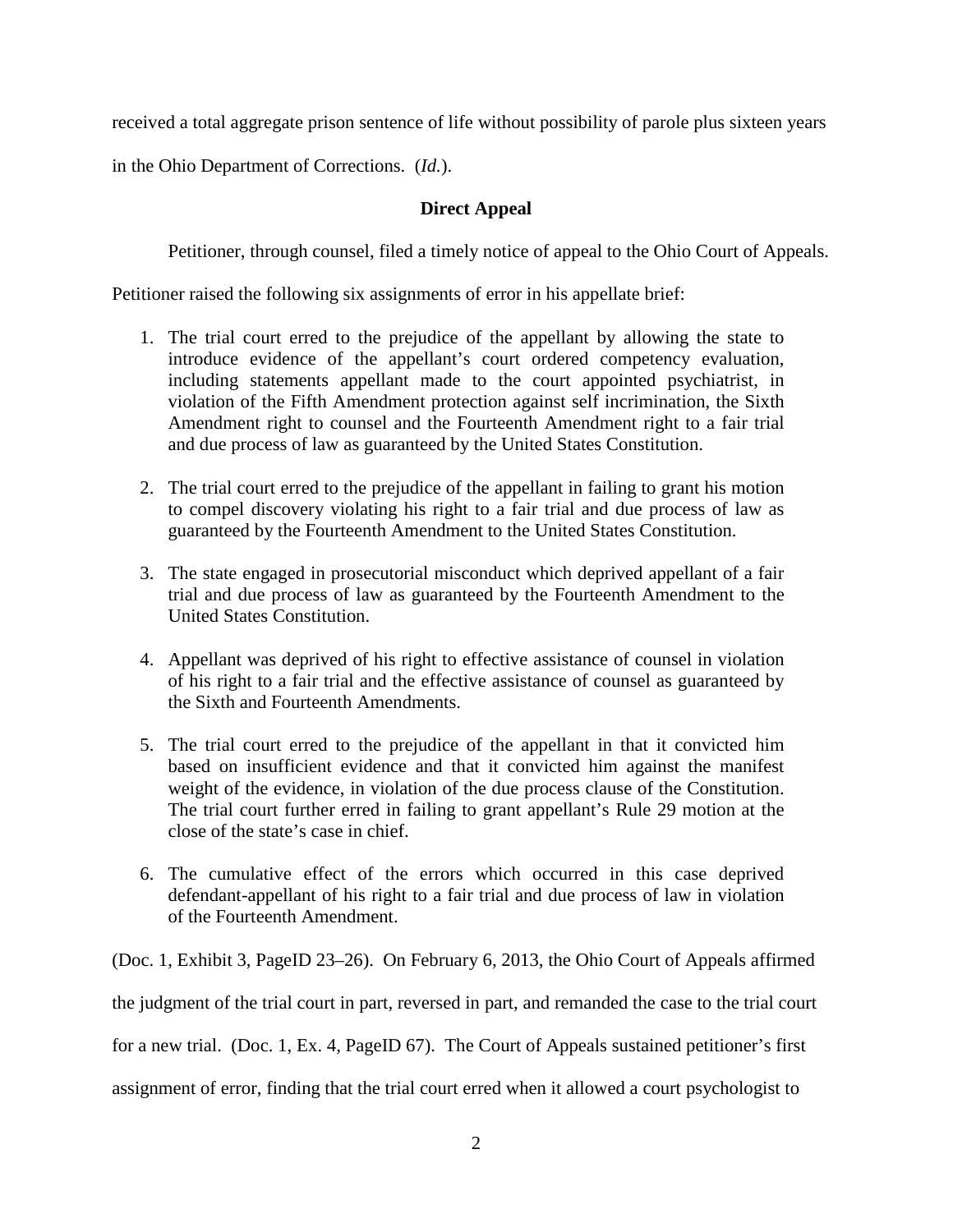testify regarding petitioner's competency evaluation during the state's case in chief. The appeals court overruled petitioner's remaining assignments of error.

### **Ohio Supreme Court**

 The state filed a notice of appeal and memorandum in support of jurisdiction to the Ohio Supreme Court. Petitioner, through counsel, filed a cross appeal seeking review of the Court of Appeals' decision overruling petitioner's assignment of error challenging the sufficiency of evidence. (Doc. 1, Ex. 5, PageID 84). The Ohio Supreme Court accepted for review the state's appeal, but declined to review petitioner's cross appeal. (Doc. 1, Ex. 6, PageID 102). On January 22, 2015, the Ohio Supreme Court affirmed the judgment of the Ohio Court of Appeals and remanded the case to the Hamilton County Court of Common Pleas for a retrial. (Doc. 1, Ex. 7, PageID 103).

#### **Federal Habeas Corpus**

Petitioner, through counsel, filed the instant federal habeas corpus action on March 18, 2015. (Doc. 1). In the petition, petitioner claims that insufficient evidence was offered to support his convictions for aggravated robbery and aggravated murder. Following his initial trial, petitioner unsuccessfully challenged the sufficiency of evidence supporting his convictions in the Ohio Court of Appeals on direct appeal and in his cross appeal to the Ohio Supreme Court. As in this case, "[w]hen a state reviewing court specifically finds the evidence sufficient to support a conviction but reverses on other grounds and orders a new trial, the defendant may seek to prevent a retrial on double jeopardy grounds by bringing a federal habeas corpus proceeding after state remedies have been exhausted." *Delk v. Atkinson*, 665 F.2d 90, 93 (6th Cir. 1981). *See also Burks v. United States,* 437 U.S. 1, 18 (1978) ("the Double Jeopardy Clause precludes a second trial once the reviewing court has found the evidence legally insufficient").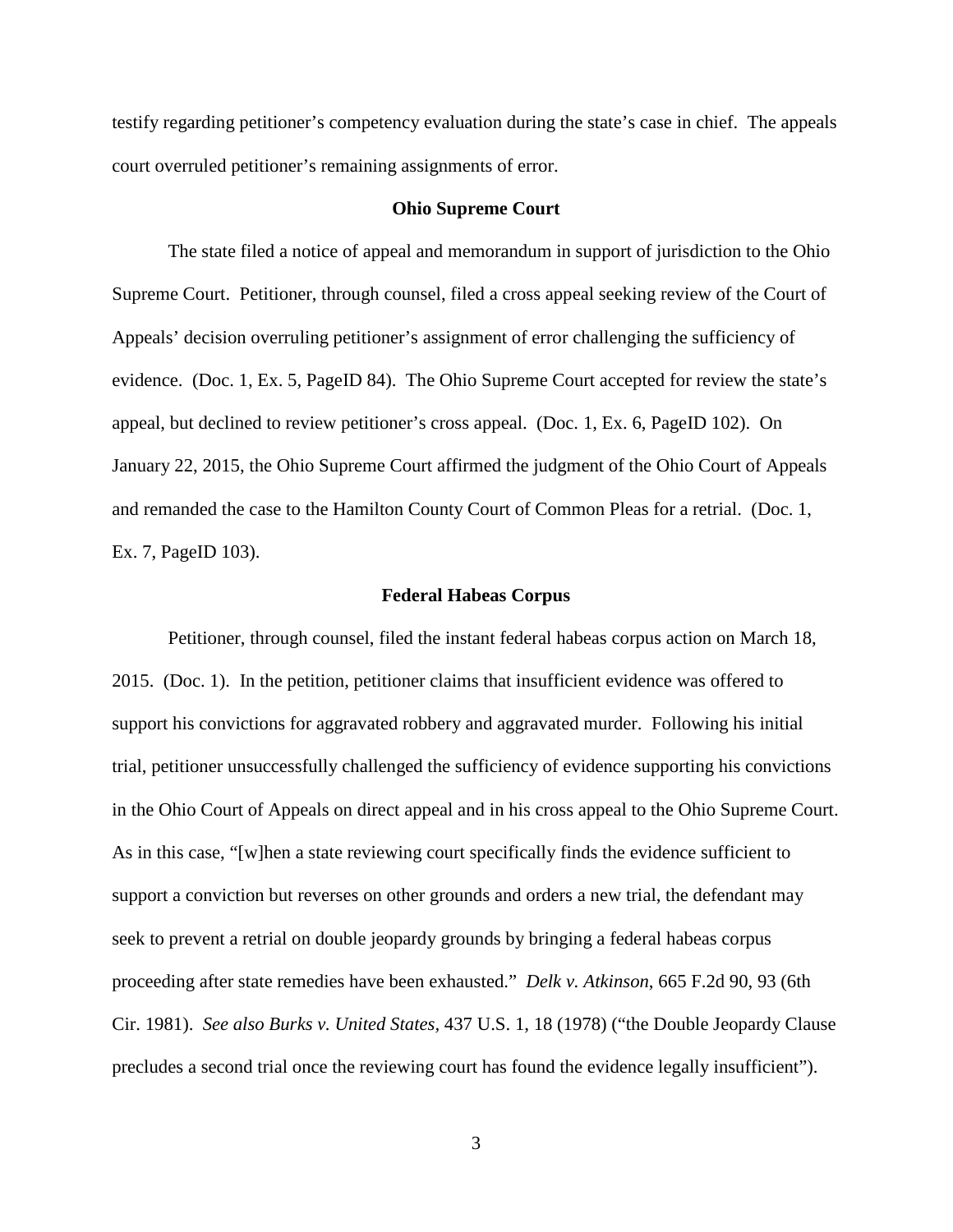Because petitioner maintains that there was insufficient evidence to support his aggravated robbery and aggravated murder convictions, he claims that his pretrial custody and pending retrial violate his right against double jeopardy.

 Respondents have filed a return of writ and supplemental return of writ in opposition to the petition. (Doc. 4, 7). According to respondents, the petition is without merit.

### **III. THE PETITION SHOULD BE DENIED**

 In order to assess the merits of petitioner's double jeopardy claim, the Court must look to the merits of the underlying sufficiency of evidence claim. The applicable standard of review governing the adjudication of petitioner's sufficiency of the evidence claim is set forth in 28 U.S.C. § 2254(d). Under that provision, a writ of habeas corpus may not issue with respect to any claim adjudicated on the merits by the state courts unless the adjudication either:

(1) resulted in a decision that was contrary to, or involved an unreasonable application of, clearly established federal law, as determined by the United States Supreme Court; or

(2) resulted in a decision that was based on an unreasonable determination of the facts in light of the evidence presented in the state court proceeding.

28 U.S.C. § 2254(d).

"A decision is 'contrary to' clearly established federal law when 'the state court arrives at a conclusion opposite to that reached by [the Supreme] Court on a question of law or if the state court decides a case differently than [the Supreme] Court has on a set of materially indistinguishable facts." *Otte v. Houk,* 654 F.3d 594, 599 (6th Cir. 2011) (quoting *Williams v. Taylor,* 529 U.S. 362, 412–13 (2000)). "A state court's adjudication only results in an 'unreasonable application' of clearly established federal law when 'the state court identifies the correct governing legal principle from [the Supreme] Court's decisions but unreasonably applies that principle to the facts of the prisoner's case.'" *Id.* at 599–600 (quoting *Williams,* 529 U.S. at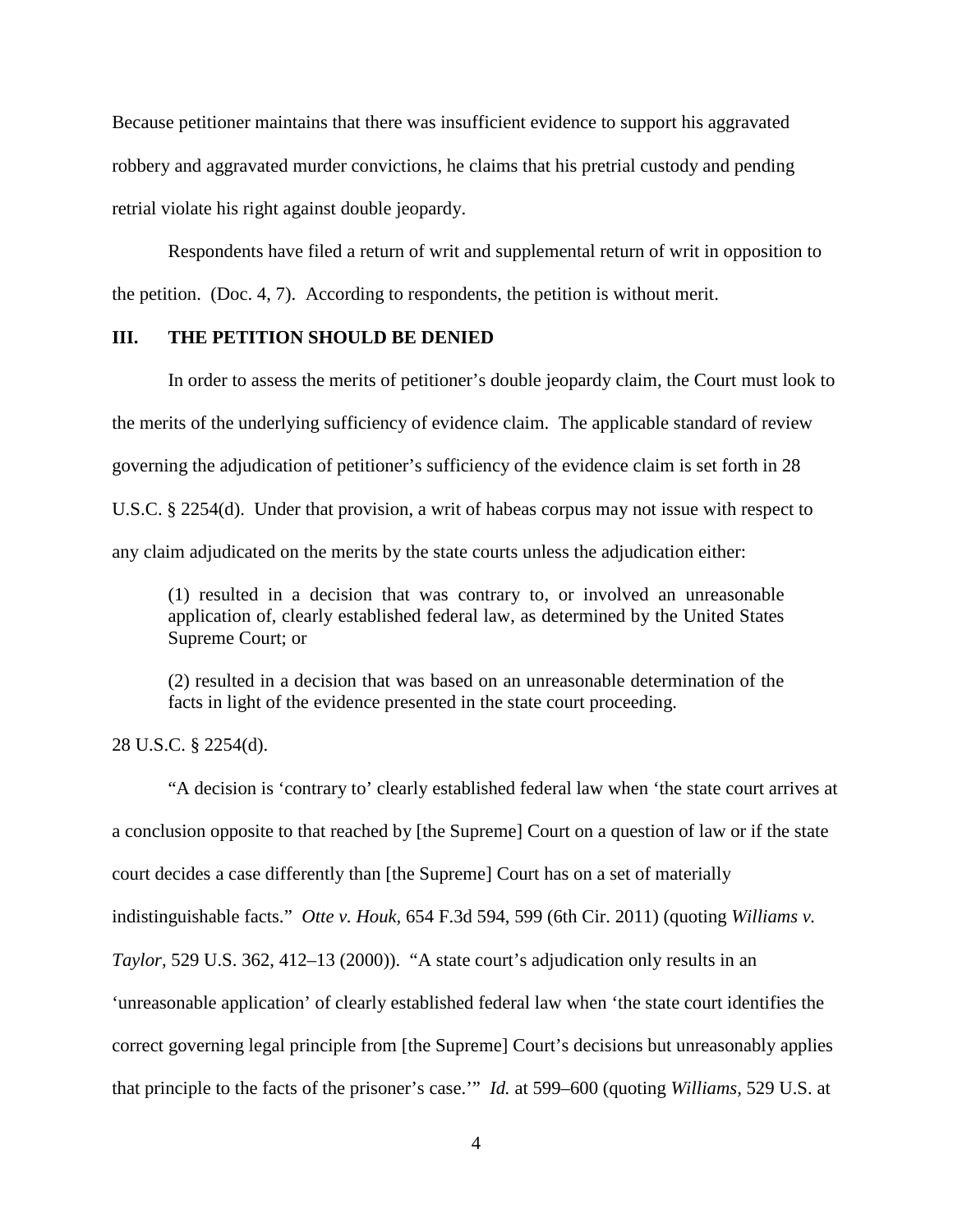413).

The statutory standard, established when the Antiterrorism and Effective Death Penalty

Act of 1996 (AEDPA) was enacted, is a difficult one for habeas petitioners to meet. *Id.* at 600.

As the Sixth Circuit explained in *Otte*:

Indeed, the Supreme Court has been increasingly vigorous in enforcing AEDPA's standards. *See, e.g., Cullen v. Pinholster,* \_\_ U.S. \_\_, 131 S.Ct. 1388, 1398, 179 L.Ed.2d 557 (2011) (holding that AEDPA limits a federal habeas court to the record before the state court where a claim has been adjudicated on the merits by the state court). It is not enough for us to determine that the state court's determination is *incorrect*; to grant the writ under this clause, we must hold that the state court's determination is *unreasonable*. . . . This is a "substantially higher threshold.". . . To warrant AEDPA deference, a state court's "decision on the merits" does not have to give any explanation for its results, *Harrington v. Richter,* U.S. , 131 S.Ct. 770, 784, 178 L.Ed.2d 624 (2011), nor does it need to cite the relevant Supreme Court cases, as long as "neither the reasoning nor the result of the state-court decision contradicts them." *Early v. Packer,* 537 U.S. 3, 8, 123 S.Ct. 362, 154 L.Ed.2d 263 (2002) (per curiam).

*Id.* (emphasis in original). The Supreme Court recently extended its ruling in *Harrington* to hold that when a state court rules against a defendant in an opinion that "addresses some issues but does not expressly address the federal claim in question," the federal habeas court must presume, subject to rebuttal, that the federal claim was "adjudicated on the merits" and thus subject to the "restrictive standard of review" set out in § 2254(d). *See Johnson v. Williams*, U.S. , 133 S.Ct. 1088, 1091 (2013).

 Although the standard is difficult to meet, § 2254(d) "stops short of imposing a complete bar on federal court relitigation of claims already rejected in state proceedings" and "preserves authority to issue the writ in cases where there is no possibility fairminded jurists could disagree that the state court's decision conflicts with [Supreme Court] precedents." *Harrington*, 131 S.Ct. at 786. In other words, to obtain federal habeas relief under that provision, the state prisoner must show that the state court ruling on the claim presented "was so lacking in justification that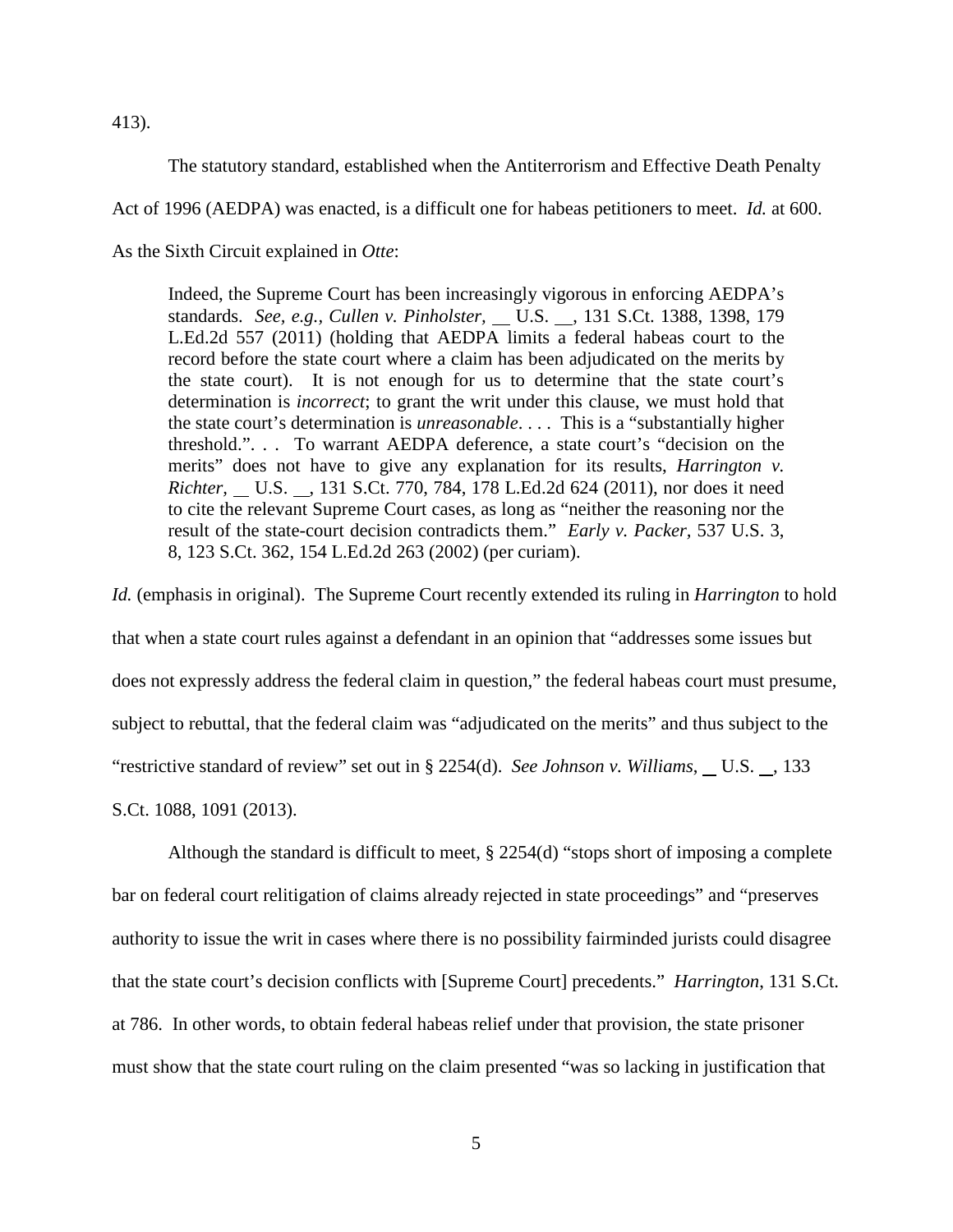there was an error well understood and comprehended in existing law beyond any possibility for fairminded disagreement." *Id.* at 786–87.

The Supreme Court has made it clear that in assessing the merits of a constitutional claim under § 2254(d), the federal habeas court must apply the Supreme Court precedents that controlled at the time of the last state-court adjudication on the merits, as opposed to when the conviction became "final." *Greene v. Fisher*, U.S. , 132 S.Ct. 38, 44–45 (2011); *cf. Otte,* 654 F.3d at 600 (citing *Lockyer v. Andrade,* 538 U.S. 63, 71–72 (2003)) (in evaluating the merits of a claim addressed by the state courts, the federal habeas court must "look to Supreme Court cases already decided at the time the state court made its decision"). In *Greene*, 132 U.S. at 44, the Court explained:

[W]e held last term in *Cullen v. Pinholster*, 563 U.S. , 131 S.Ct. 1388, 179 L.Ed.2d 557 (2011), that review under  $\S$  2254(d)(1) is limited to the record that was before the state court that adjudicated the prisoner's claim on the merits. We said that the provision's "backward-looking language requires an examination of the state-court decision at the time it was made."  $Id.$ , at  $\_$ , 131 S.Ct. at 1398. The reasoning of *Cullen* determines the result here. As we explained, § 2254(d)(1) requires federal courts to "focu[s] on what a state court knew and did," and to measure state-court decisions *as of 'the time the state court renders its decision*.'" *Id.*, at \_, 131 S.Ct. at 1399 (quoting *Lockyer v. Andrade,* 538 U.S. [at] 71-72 . . .; emphasis added).

Decisions by lower courts are relevant "to the extent [they] already reviewed and interpreted the relevant Supreme Court case law to determine whether a legal principle or right had been clearly established by the Supreme Court." *Otte*, 654 F.3d at 600 (quoting *Landrum v. Mitchell*, 625 F.3d 905, 914 (6th Cir. 2010)). The writ may issue only if the application of clearly-established federal law is objectively unreasonable "in light of the holdings, as opposed to the dicta, of the Supreme Court's decisions as of the time of the relevant state court decision." *McGhee v. Yukins,* 229 F.3d 506, 510 (6th Cir. 2000) (citing *Williams,* 529 U.S. at 412).

The Ohio Court of Appeals was the only state court to issue a reasoned decision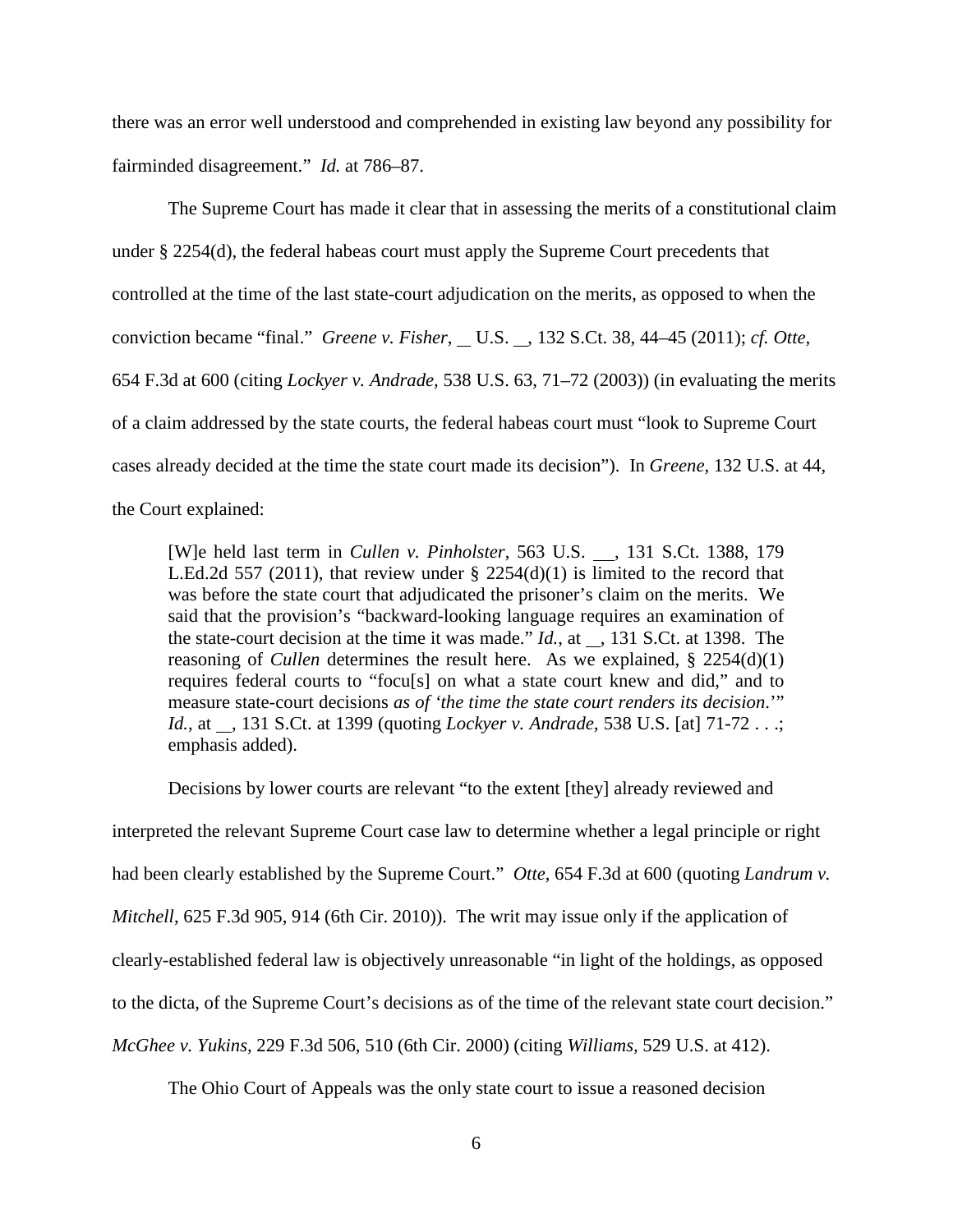addressing the merits of petitioner's assignment of error challenging the sufficiency and manifest

weight of the evidence. The court rejected both claims, providing the following summary of the

testimony at trial and reasoning in support of its decision:

{¶ 5} . . . Gulleman's mother, Jamie Gulleman, testified that her son had had a drug problem, and that she had identified him from a photograph shown to her by police officers.

{¶ 6} Khristina Willis testified that she had lived in Winton Terrace in February 2010. Willis stated that on the night of September 25, 2010, she had been walking to a store in the neighborhood and had seen Harris pull out a gun and ask a group of people "where the money and weed at." According to Willis, she knew Harris through his mother. Willis stated that she believed that Harris and another black male had been committing a robbery. After seeing Harris pull out a gun, Willis had run down the street to her neighbor's house. As Willis was running to her neighbor's house, she had seen Harris and the other man going toward a street known as "Long Craft." Willis estimated that she had been at her neighbor's house for approximately ten minutes when she heard shots ring out from the direction where Harris had been headed. Willis then had seen Harris and another man jumping a fence near a parking lot.

{¶ 7} Police officer Benjamin Miller testified that in the early morning hours of September 26, 2010, he had gone to a parking lot behind a building at 112 Craft Street in Cincinnati in response to a report of shots having been fired. Miller testified that 112 Craft Street was on the portion of street commonly referred to in the neighborhood as "Long Craft." According to Miller, when he and his partner responded to the parking lot, they had found a gunshot victim slumped over in the driver seat of a white, four-door sedan. Miller testified that the victim was unresponsive, and that he and his partner had called for paramedics at that time. Miller remained at the scene to ensure that no one disturbed the crime scene.

{¶ 8} Dr. William Ralston, chief deputy coroner for Hamilton County, testified about the autopsy that he performed on Gulleman. Ralston stated that Gulleman had been shot eight or nine times and that all of the bullets had traveled from right to left. Ralston stated that the results of the autopsy were consistent with the bullets having been fired from the passenger side of the car.

{¶ 9} The state next called Sherron Peoples to testify. Peoples stated that he knew both Harris and Bennie, and that he had known Harris all his life. On the night of the shooting, Peoples was in a car in the same parking lot where Gulleman was shot. Peoples testified that he had seen Gulleman pull into the parking lot in a white car. After Gulleman had parked his car, Peoples had seen Harris and Bennie walk into the parking lot and go toward Gulleman's car. During his trial testimony, Peoples stated that he did not know who had gotten into the car. But he conceded at trial that he may have told police that he had seen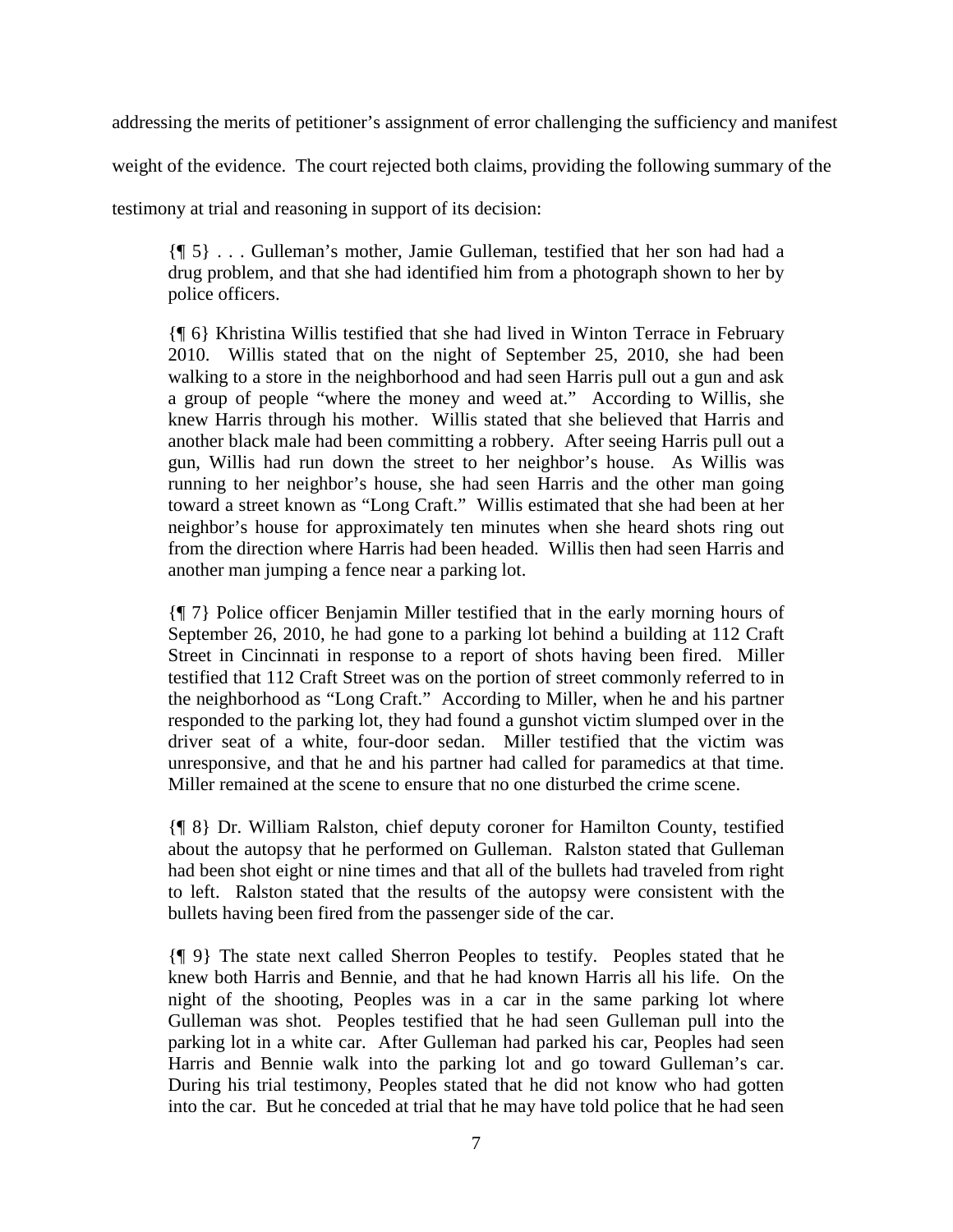Harris get in the car, and that he had heard gunshots. After hearing the gunshots, Peoples had seen Harris and Bennie leaving the parking lot. Peoples stated that he may have told police officers that he had seen a gun in Harris's hand, and that he had known Harris to carry a .45–caliber gun.

{¶ 10} Police officer David Landesberg identified photographs that he had taken at the scene of the shooting. According to Landesberg, police officers had recovered \$210 that had been found under Gulleman's left leg. Landesberg also testified that a pellet gun had been found under the passenger seat of Gulleman's car. When asked about the gun by Harris's counsel, Landesberg stated that it looked like a real firearm, and that it had been completely concealed under the passenger seat.

{¶ 11} Police sergeant Jeff Hunt testified that he had been dispatched to arrest Harris for suspicion of Gulleman's murder. Hunt stated that Harris's cellular telephone had been recovered from one of his pockets and that a bag of bullets had been recovered from the apartment where Harris had been found. According to Hunt, the bullets in the bag appeared to be .45–caliber bullets.

{¶ 12} Over the objection of defense counsel, Dr. Carla Dreyer, a psychologist, testified that Harris had been referred to the court clinic by the trial court for an evaluation of his competency to stand trial and for a determination of whether he had been legally insane at the time of the shooting. Dreyer testified that Harris was competent to stand trial and that he did not meet the criteria for a not-guiltyby-reason-of-insanity plea. Dreyer testified that in her opinion, Harris "was malingering both cognitive and psychiatric difficulties." Dreyer explained that malingering meant "feigning or exaggerating, so basically making up or exaggerating already existing symptoms to seem worse than they are."

{¶ 13} Gary Brown testified that he had been in the Hamilton County Justice Center while Harris and Bennie were held there. According to Brown, Harris had told him that "[Gulleman] had that roll on him and he act like he didn't want to give it up." Brown stated that, to him, that meant, "like if someone is robbing you, you hesitating to, you know, give up what they ask for." Brown testified that Harris had stated that a woman had "rolled over on him," and that Harris had said he would "blam" her. The assistant prosecutor then asked, "Did [Harris] make any statement about what he had done to the guy that wouldn't give him the roll?" And Brown replied, "He said he blammed him, but he didn't go off into detail about where he shot him at or what he shot him with, or—he didn't go on off into that. But blam, blam basically means shoot, shoot someone."

{¶ 14} Tobias Johnson and Harris were housed in the same pod in the justice center. Johnson testified that Harris had discussed his case with him and had told Johnson that he planned to act like he was crazy to try to avoid the charges against him. According to Johnson, Harris had told him two versions of what had happened the night that Gulleman was shot. In the first story, Harris stated that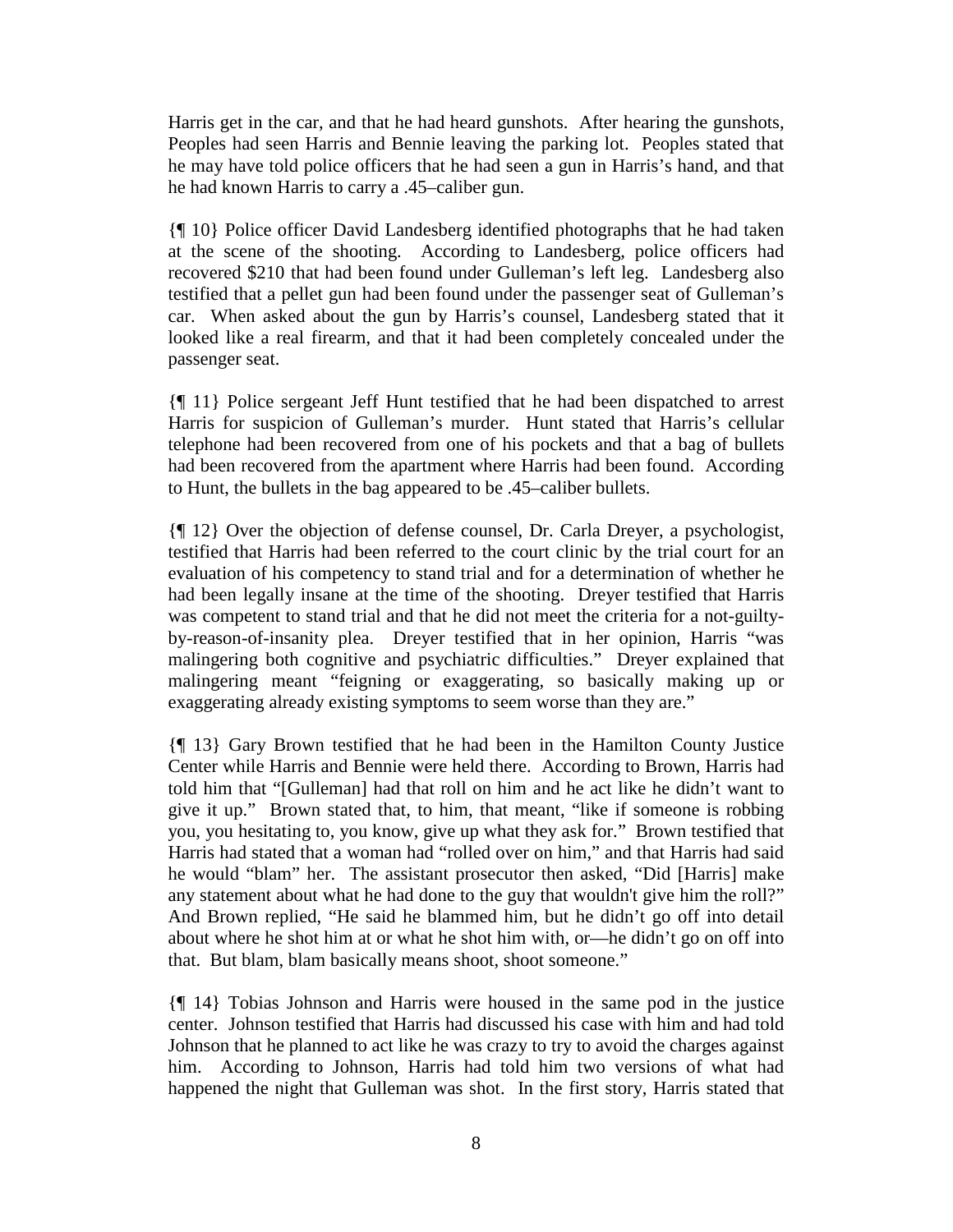another person, who went by the nickname "B," was going to sell Gulleman some heroin. B had run out of heroin, so Harris had lied and said he had Oxycontin and arranged to meet Gulleman. According to Johnson, Harris had gone to the parking lot to rob Gulleman. Johnson stated that Harris had told him that when he had pointed a gun at Gulleman, Gulleman had begun to cry and had said that he had planned on robbing Harris. Harris had then gotten out of the car and shot Gulleman as Harris was exiting from the car. In the second version of the story that Harris allegedly told Johnson, Harris had gone to the parking lot to rob Gulleman. There was no mention of Gulleman having stated that he had also planned to rob Harris.

{¶ 15} Antonio Gray had also met Harris in the justice center. According to Gray, Harris had told him that he was going to plead insanity first, and if that did not work, he was going to say that he had not been there when the shooting happened. Gray also testified that Harris had told him about the shooting: "And it was supposed to be, you know I guess a robbery because he was supposed to have 85 Oxycontin pills, Mr. Harris did, and he was going to rob, you know Mr. Gulleman. But it did not go as planned because Mr. Gulleman didn't want to give up the money." According to Gray, Harris told him that because Gulleman had not given him the money, Harris had shot him.

{¶ 16} Derrell Anderson testified that he had met Harris in the justice center. According to Anderson, Harris had told him "that a murder happened in the first right court on Craft Street, that he was robbing the guy. It was the guy that came down there to meet somebody else for some drugs. And he went and instead of giving him the drugs he robbed the guy."

{¶ 17} Harris took the stand in his own defense. Harris testified that on September 25, he had gone to the parking lot to sell Gulleman some Oxycontin. According to Harris, Gulleman had started to hesitate before paying for the pills. Harris testified that

[Gulleman] said something, he left something in the back. So I am like—I am already watching it, because I know how a lick will do as you pull off or they'll either come and rob a person late night or do anything, so I am already like watching him, what he's doing. So I am looking back. The whole time his body is turned towards the back seat and he was doing something under the seat, so I looked back. I'm like, what you doing, man? He just kept hesitating and trying to take my attention off of him giving me the money, because I had the pills already to sell him. So I look back and I see what he was grabbing, and I just—I got out. I ran, I started shooting.

Harris claimed that he had seen what he believed to be a real gun in Gulleman's backseat.

. . .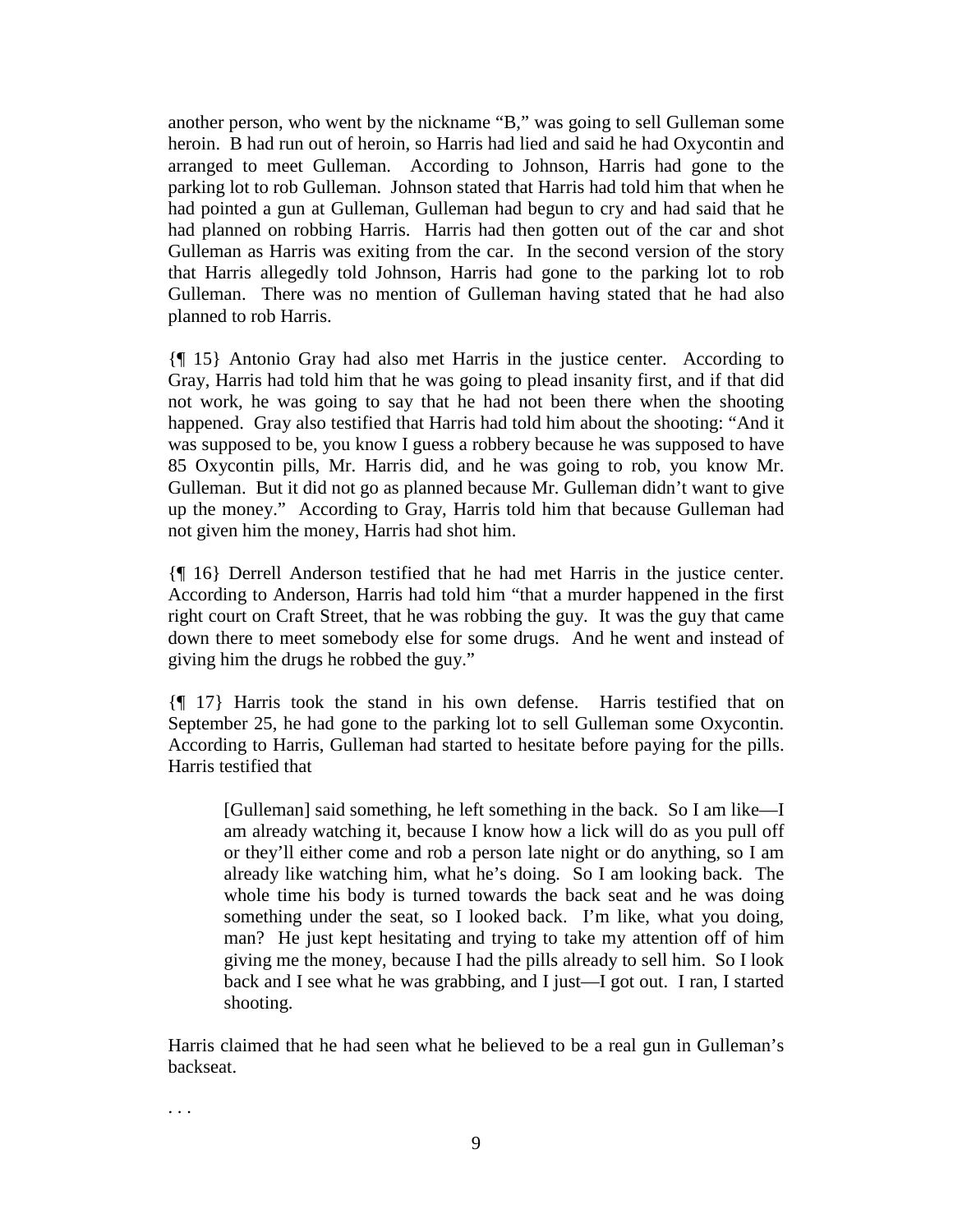{¶ 36} The fifth assignment of error is that his convictions were based on insufficient evidence and were against the manifest weight of the evidence. Harris also asserts that the trial court erred when it denied his Crim. R. 29 motion for an acquittal.

{¶ 37} The standard of review for a sufficiency claim and for the denial of a Crim. R. 29 motion for an acquittal is the same. When an appellant challenges the sufficiency of the evidence, we must determine whether the state presented adequate evidence on each element of the offense. *State v. Thompkins,* 78 Ohio St.3d 380, 386, 678 N.E.2d 541 (1997). On the other hand, when reviewing whether a judgment is against the manifest weight of the evidence, we must determine whether the jury clearly lost its way and created a manifest miscarriage of justice. *Id.* at 387. Because we are reversing Harris's convictions for aggravated murder and aggravated robbery, we need not consider whether those convictions were against the manifest weight of the evidence.

{¶ 38} Harris was convicted of aggravated murder in violation of R.C. 2903.01(B), which provides that "[n]o person shall purposely cause the death of another  $* * *$  while committing or attempting to commit, or while fleeing immediately after committing or attempting to commit, \* \* \* aggravated robbery, [or] robbery." He was also convicted of aggravated robbery in violation of R.C. 2911.01(A)(1).

{¶ 39} Harris admitted that he had shot Gulleman. But during trial he denied that he had tried to rob Gulleman. He now contends that the state did not present sufficient evidence of a robbery or attempted robbery. We disagree. State witnesses testified that Harris had told them that he had intended to rob Gulleman. The jury was in the best position to determine the credibility of those witnesses. Further, that Gulleman was found with \$210 under his body and that his wallet was still in the car after the shooting does not negate the circumstantial evidence that Harris had attempted to rob Gulleman before shooting him. We conclude that the state presented sufficient evidence of aggravated murder, aggravated robbery, and having weapons while under disability. And the jury did not lose its way when it found Harris guilty of having weapons while under a disability. The fifth assignment of error is overruled.

(Doc. 1, Ex. 4, PageID 3–8, 14–16).

 After review of the record in this case, the undersigned finds that petitioner is not entitled to habeas relief based upon his sufficiency of evidence claim. The clearly-established standard of review for evaluating the merits of constitutional claims challenging the sufficiency of the evidence was established by the Supreme Court in *Jackson v. Virginia*, 443 U.S. 307 (1979). As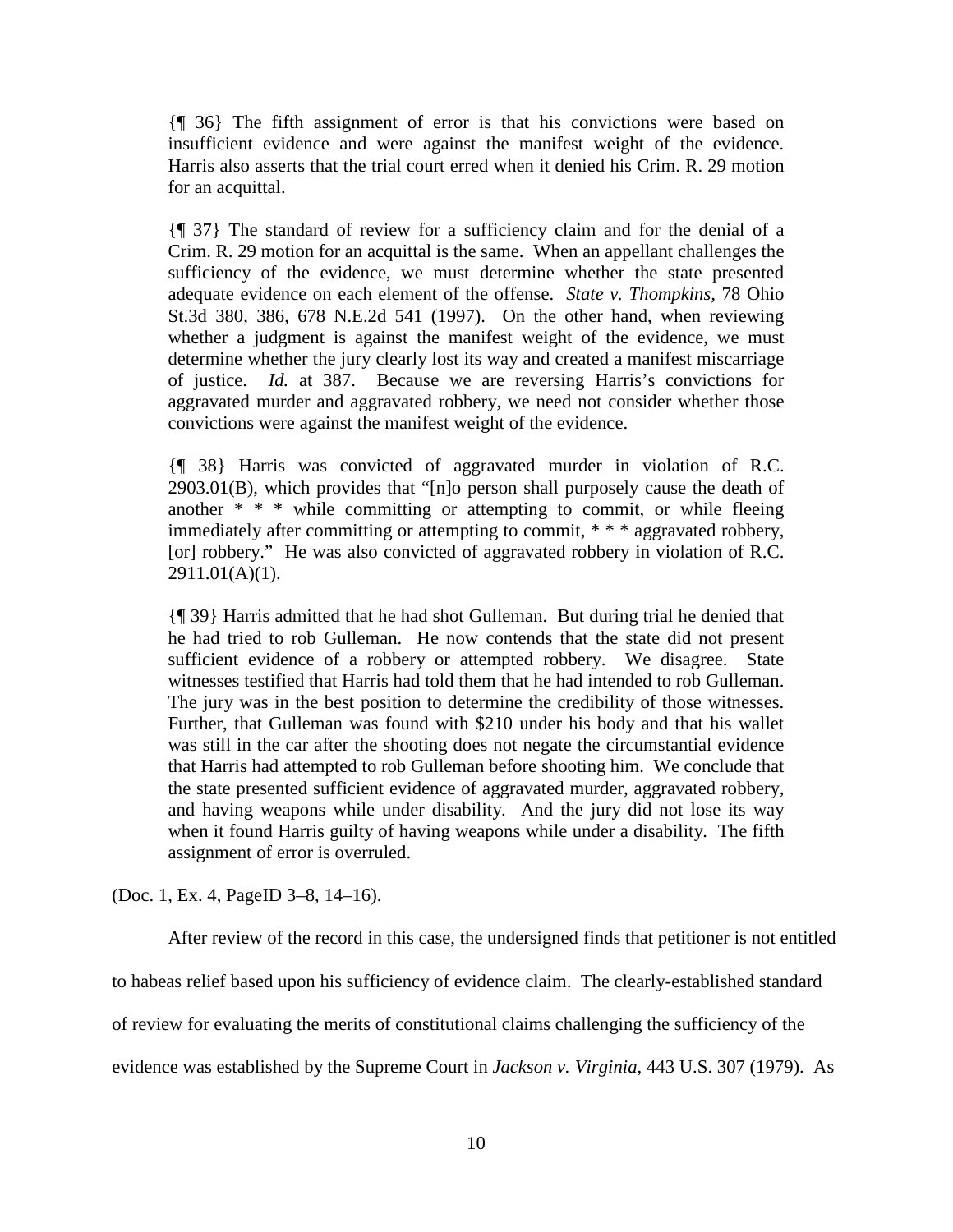the Supreme Court held in *Jackson*, because the Due Process Clause requires the State to prove beyond a reasonable doubt every fact necessary to constitute the charged offense, *In Re Winship,* 397 U.S. 358, 363–64 (1970), "the relevant question" in assessing the sufficiency of the evidence "is whether, after viewing the evidence in the light most favorable to the prosecution, *any* rational trier of fact could have found the essential elements of the crime beyond a reasonable doubt." *Jackson,* 443 U.S. at 319 (emphasis in original).

 Under the *Jackson* standard, the State is not required to rule out every hypothesis except that of guilt beyond a reasonable doubt. *Id.* at 326. Rather, "a federal habeas corpus court faced with a record of historical facts that supports conflicting inferences must presume—even if it does not affirmatively appear in the record—that the trier of fact resolved any such conflicts in favor of the prosecution, and must defer to that resolution." *Id.*; *see also Walker v. Engle,* 703 F.2d 959, 969–70 (6th Cir. 1983). It is the responsibility of the trier of fact to resolve conflicts in testimony, to weigh the evidence and to draw reasonable inferences from the evidence. *Jackson,* 443 U.S. at 319. Consequently, the reviewing court is not permitted to reweigh the evidence, reevaluate the credibility of witnesses, make its own subjective determination of guilt or innocence, or otherwise substitute its opinion for that of the jury. *See id.* at 318–19 & n.13; *see also United States v. Fisher,* 648 F.3d 442, 450 (6th Cir. 2011) (citing *Brown v. Konteh,* 567 F.3d 191, 205 (6th Cir. 2009)); *York v. Tate,* 858 F.2d 322, 329 (6th Cir. 1988) (per curiam).

 "Circumstantial evidence alone is sufficient to support a conviction." *Newman v. Metrish,* 543 F.3d 793, 796 (6th Cir. 2008) (quoting *Johnson v. Coyle,* 200 F.3d 987, 992 (6th Cir. 2000)); *see also Fisher*, 648 F.3d at 450. Due process is satisfied as long as such evidence is enough for a rational trier of fact to make a permissible *inference* of guilt, as opposed to a reasonable *speculation* that the petitioner is guilty of the charged crime. *Newman,* 543 F.3d at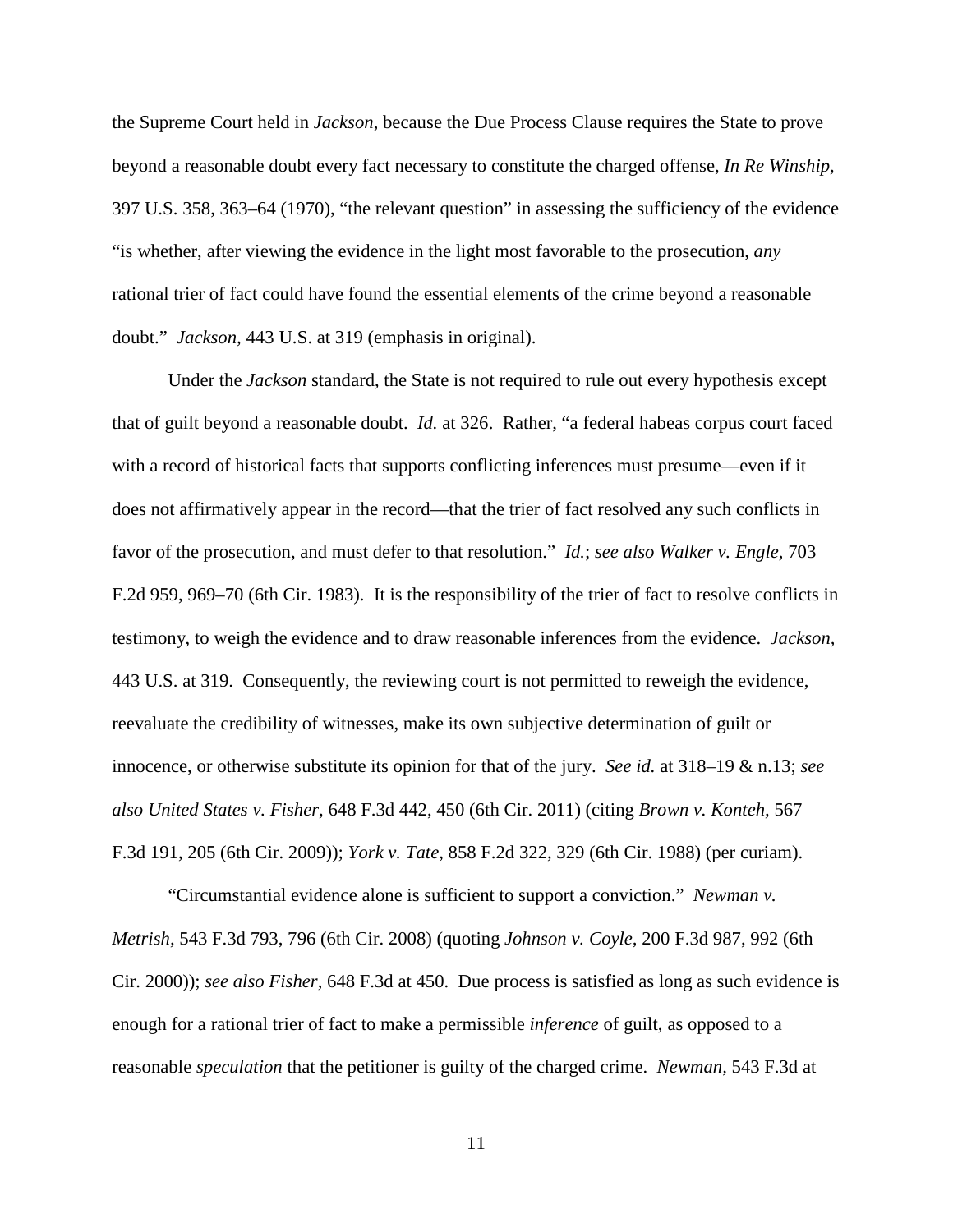796–97 (and Sixth Circuit cases cited therein).

Moreover, federal habeas review of a claim challenging the sufficiency of the evidence is even further limited. As the Sixth Circuit explained in *Brown*, 567 F.3d at 205, the federal habeas court is "bound by two layers of deference to groups who might view facts differently than [the habeas court] would." The federal habeas court must defer not only to the trier of fact's findings as required by *Jackson*, but under 28 U.S.C. § 2254(d), must also "defer to the *state appellate court's* sufficiency determination as long as it is not unreasonable." *Id.* (emphasis in original); *see also Davis v. Lafler,* 658 F.3d 525, 531 (6th Cir. 2011), *cert. denied*, 132 S.Ct. 1927 (2012); *Anderson v. Trombley*, 451 F. App'x 469, 474-75 (6th Cir. 2011). Therefore, as the Sixth Circuit went on to emphasize in *Brown*:

[W]e cannot rely simply upon our own personal conceptions of what evidentiary showings would be sufficient to convince us of the petitioner's guilt. We cannot even inquire whether *any* rational trier of fact would conclude that petitioner . . . is guilty of the offenses for which he was charged. Instead, we must determine whether the Ohio Court of Appeals itself was unreasonable in *its* conclusion that a rational trier of fact could find [the petitioner] guilty beyond a reasonable doubt based on the evidence introduced at trial.

*Brown,* 567 F.3d at 205 (emphasis in original).

 Applying the double-layer deferential standard to the case-at-hand, the undersigned is convinced that the Ohio Court of Appeals' sufficiency determination is neither contrary to nor an unreasonable application of *Jackson*. In order to carry its burden of proof on petitioner's aggravated robbery conviction, the prosecution was required to prove that petitioner, in attempting or committing a theft offense or fleeing immediately after the attempt or offense, had a deadly weapon on or about his person and displayed, brandished, indicated possession of, or used the deadly weapon. Ohio Rev. Code § 2901.11(A). In order to sustain his aggravated murder conviction, the prosecution had to prove that petitioner purposely caused the death of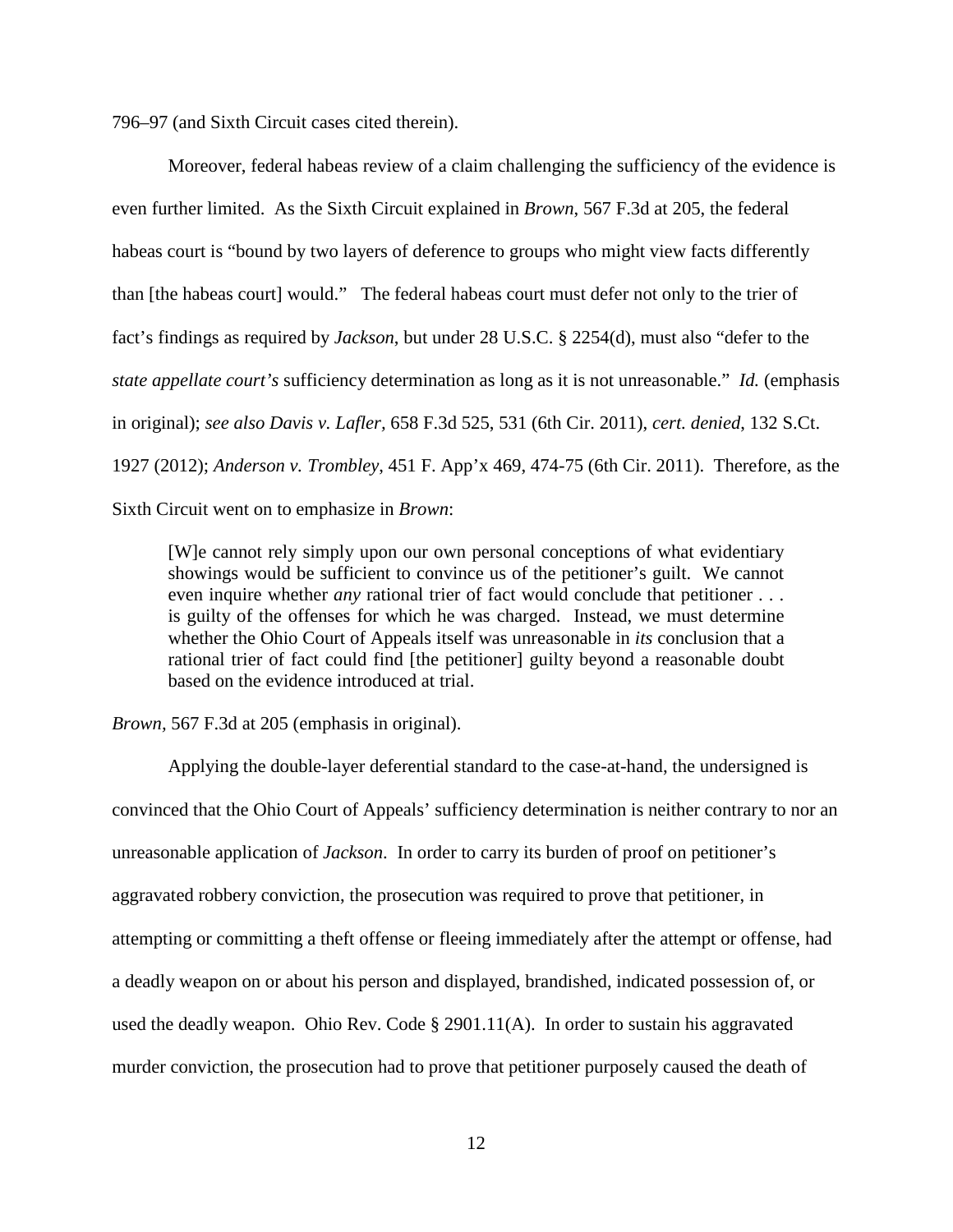another while committing, attempting to commit, or fleeing immediately after committing or attempting to commit aggravated robbery. Ohio Rev. Code § 2903.01(B).

 In this case, petitioner claims that there was not legally sufficient evidence to prove that he committed or attempted to commit a robbery for purposes of the aggravated robbery and aggravated murder convictions. However, as noted above, Gary Brown, Tobias Johnson, Antonio Gray, and Derrell Anderson all testified as to comments made by petitioner while incarcerated at the Hamilton County Justice Center (HCJC) regarding his robbing Gulleman. Brown testified that petitioner told him that Gulleman had a large sum of money on him and that when he refused to "give it up," petitioner shot him. (Doc. 3, Transcript at PageID 1196). Johnson similarly testified that petitioner told him that he got money by telling drug users that he had Oxycontin pills for sale and then robbing them. He further stated that petitioner told him that he met with Gulleman in order to rob him. (*Id.* at 1266, 1271). According to Gray, petitioner also told him that he intended to rob Gulleman and petitioner shot him because he did not give him the money. (*Id.* at 1300). Finally, Anderson testified that petitioner said he robbed a guy looking for drugs and that he shot him. (*Id.* at 1387–88).

 In sum, not one, but four witnesses provided uniform testimony that petitioner intended to rob Gulleman and shot him in the process. Based on this evidence the Ohio Court of Appeals reasonably determined that the prosecution offered sufficient evidence to establish the robbery element underlying both convictions. Although petitioner testified that he did not intend to rob Gulleman and that the incident was simply a drug-deal gone bad, the appeals court correctly noted that the jury is in the best position to determine the credibility of the witnesses at trial. Similarly, although petitioner argues that jailhouse informants receiving case consideration are inherently untrustworthy, it is not the province of this court to assess the credibility of witnesses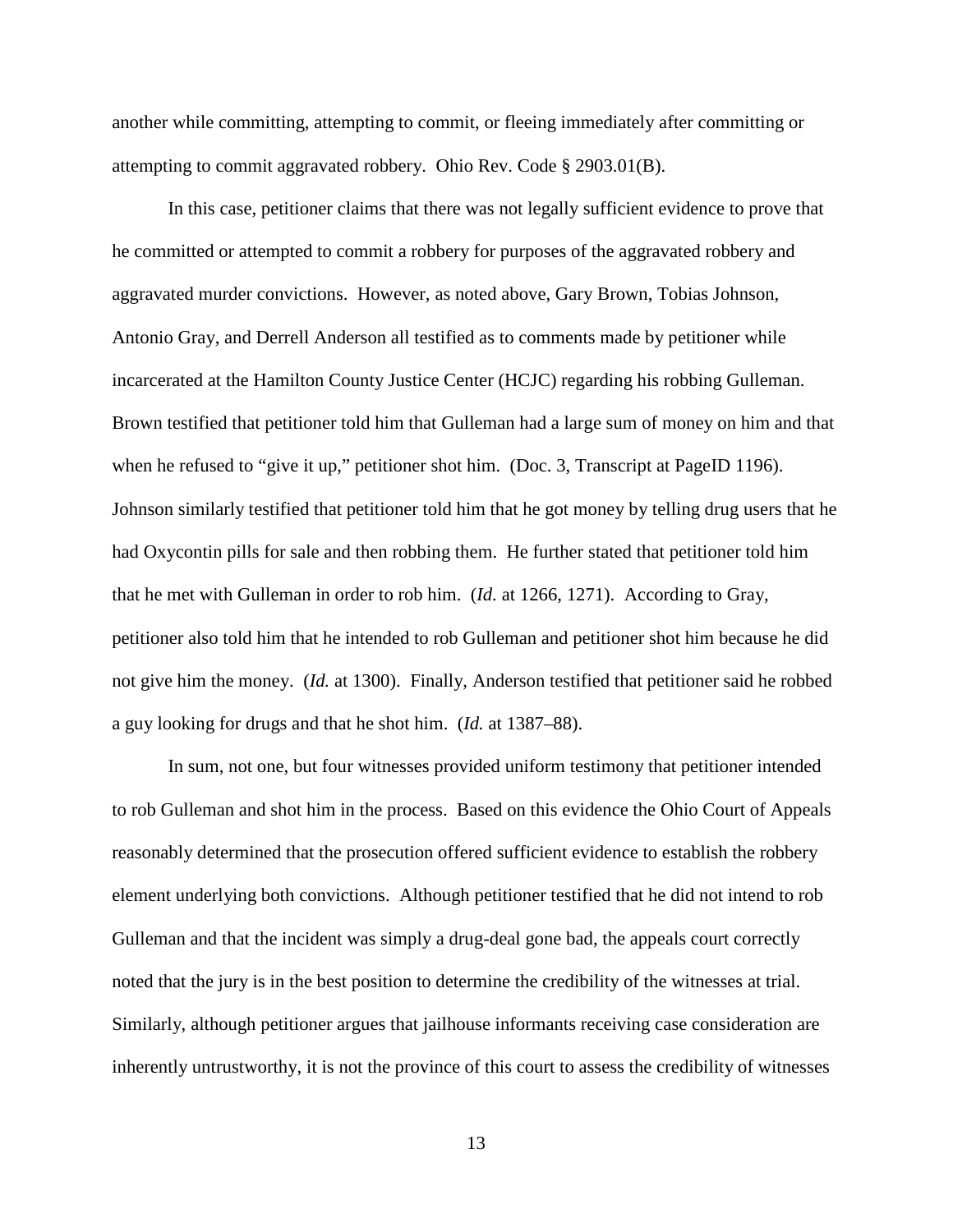or to reweigh the evidence on habeas review. *See Matthews v. Abramajtys,* 319 F.3d 780, 788 (6th Cir. 2003) (noting that a habeas court "does not reweigh the evidence or redetermine the credibility of the witnesses whose demeanor has been observed by the trial court").

Nevertheless, petitioner maintains that insufficient evidence was presented at trial to establish that he intended to commit or attempted a robbery, as he claims the only evidence admitted in this regard were his extra-judicial statements. For support petitioner relies on the Supreme Court's decision in *Opper v. United States*, 348 U.S. 84 (1954). The rule announced in *Opper*—the so-called corroboration rule—is that "a defendant cannot be convicted based solely on her uncorroborated statements or confessions." *United States v. Ramirez*, 635 F.3d 249, 256 (6th Cir. 2011) (citing *Smith v. United* States, 348 U.S. 147, 153–54 (1954); *Opper*, 348 U.S. at 89, 93). The government generally satisfies the rule upon introducing "substantial independent evidence which would tend to establish the trustworthiness of the statement." *Opper*, 348 U.S. at 93. However, the independent corroborating evidence does not need to itself prove the offense beyond a reasonable doubt or even prove each element of the offense. *United States v. Brown*, 617 F.3d 857, 862 (citing *Smith*, 348 U.S. at 156; *United States v. Trombley*, 733 F.2d 35, 37 (6th Cir. 1984)). "Rather, the purpose of the corroboration is merely to ensure the reliability of the confession or admission of the accused." *Brown*, 617 F.3d at 862 (quotation marks and citation omitted). "So long as portions of the defendant's statements are corroborated by 'substantial independent evidence' that 'tend[s] to establish the trustworthiness of the statement,' then the elements of the crime may be established by the defendant's statements." *Ramirez*, 635 F.3d at 257 (quoting *Opper*, 348 U.S. at 93). In determining whether a statement is sufficiently corroborated the Court views the evidence in light most favorable to the government. *Id.* (citing *United States v. Pennell*, 737 F.2d 521, 537 (6th Cir. 1984)).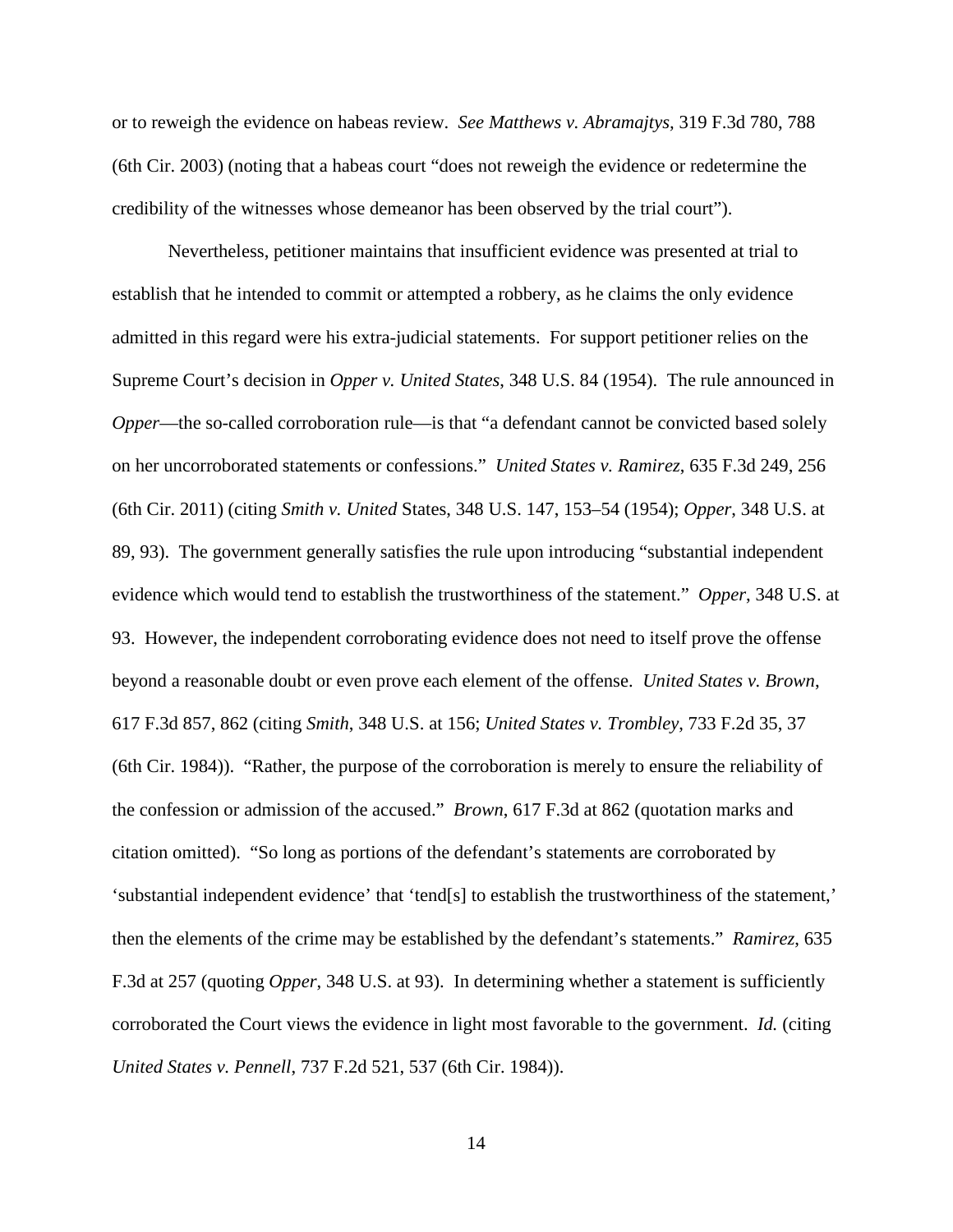After careful review of the record in this case, the undersigned finds that petitioner's extra-judicial comments were sufficiently corroborated by independent evidence. First, the HCJC witnesses' testimony that petitioner stated that he shot Gulleman after he would not give petitioner his money is corroborated by the independent evidence that Gulleman was found shot to death in his car with \$210 dollars concealed under his leg. (*See e.g.*, Doc. 3, Transcript at PageID 947–48).

In addition, Khristina Willis testified that shortly before the Gulleman shooting she observed petitioner committing a separate robbery, by pulling a gun on several individuals and asking "where the money and weed at?" (Doc. 3, Transcript at PageID 698, 700, 709). Viewed in the light most favorable to the prosecution, Willis's testimony provides independent corroboration for petitioner's comment to Johnson that robbing drug users is how he made his money. (*See id.* at 1266).

Other independent testimony lends support to the truthfulness of petitioner's statements to the HCJC witnesses. With regard to the shooting, Johnson and Anderson both testified that petitioner told them that he shot Gulleman several times with a "45 automatic." (*Id.* at 1270–71, 1388). Independent testimony at trial revealed that the victim was in fact shot eight to nine times with a .45 caliber weapon—a fact that was not publicly disclosed during the course of the investigation. (*Id.* at 796, 1310–12). Petitioner also told Gray that he changed the SIM card in his cell phone several times because he knew he was the last person to text Gulleman before the shooting. (*Id.* at 1301). Detective Tim Gormly's testimony confirmed that the telephone records showed that petitioner was texting with Gulleman just prior to his death and that petitioner used four different SIM cards around the time of the shooting. (*Id.* at 1301, 1343). Finally, Johnson's testimony that petitioner told him that he saw a toy gun in Gulleman's car (*id.* at 1270) was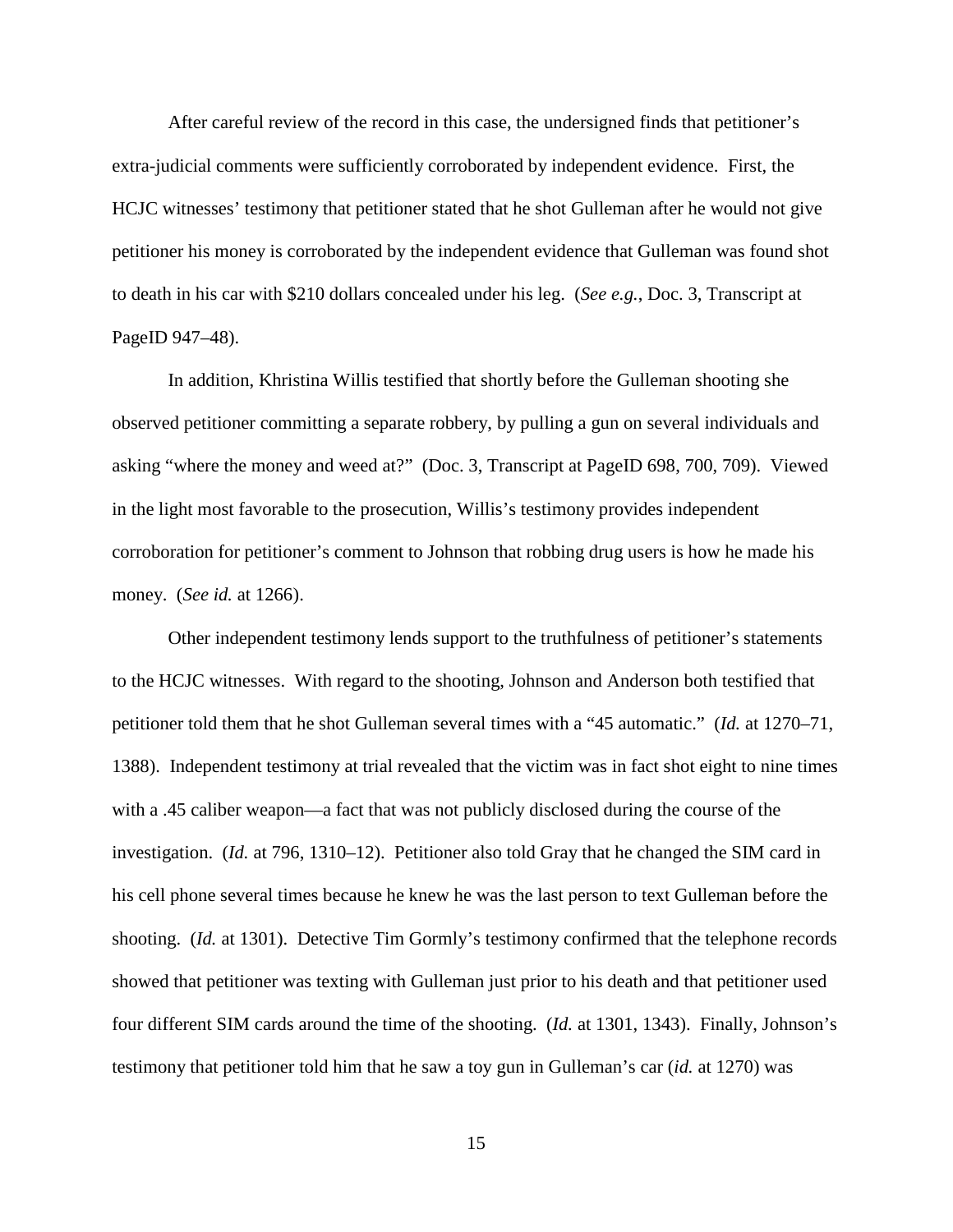bolstered by petitioner's own trial testimony that he shot Gulleman after he allegedly reached for a fake gun. (*Id.* at 1424–25).

Viewing the record in the light most favorable to the prosecution, the undersigned finds sufficient independent corroborating evidence that tends to establish the trustworthiness of petitioner's statements to the HCJC witnesses. Therefore, the Ohio Court of Appeals properly considered petitioner's statements in determining that petitioner's convictions for aggravated robbery and aggravated murder were supported by sufficient evidence. Taking into consideration the testimony of the HCJC witnesses—who unanimously testified that petitioner said he robbed Gulleman—the Ohio Court of Appeals reasonably determined that the prosecution offered sufficient evidence to prove that petitioner committed or attempted to commit a robbery. The Ohio Court of Appeals' adjudication of petitioner's sufficiency of evidence claim involved a reasonable application of the *Jackson* standard and was based on a reasonable determination of the facts in light of the evidence presented at trial. Furthermore, because petitioner's aggravated robbery and aggravated murder convictions were supported by sufficient evidence, his retrial on these charges does not present a double jeopardy violation.

 Accordingly, in sum, the undersigned concludes that petitioner is not entitled to habeas relief. Having found that petitioner's sufficiency of evidence claim is without merit, petitioner's double jeopardy claim is also without merit.<sup>[1](#page-15-0)</sup>

### **IT IS THEREFORE RECOMMENDED THAT:**

 1. Petitioner's petition for a writ of habeas corpus pursuant to 28 U.S.C. § 2241 (Doc. 1) be **DENIED** with prejudice.

2. A certificate of appealability should not issue with respect to the claims alleged in the

<span id="page-15-0"></span><sup>&</sup>lt;sup>1</sup> Petitioner has requested oral argument on the issues presented in the habeas petition. (Doc. 6, PageID 1698–99). However, for the reasons stated herein, the Court finds a hearing unnecessary to resolve the petition.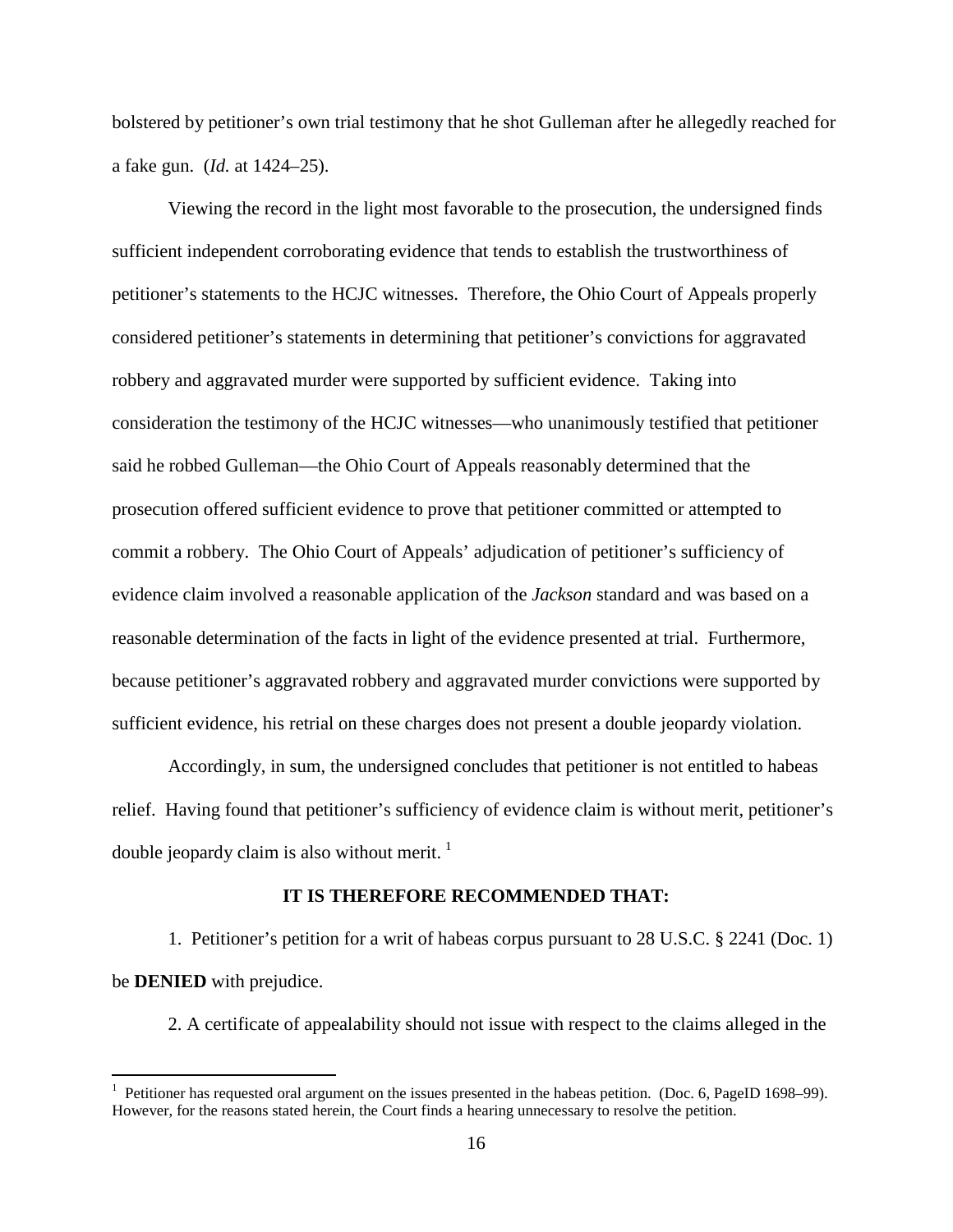petition, which have been addressed on the merits herein, because petitioner has not stated a "viable claim of the denial of a constitutional right," nor are the issues presented "adequate to deserve encouragement to proceed further." *See Slack v. McDaniel*, 529 U.S. 473, 475 (2000) (citing *Barefoot v. Estelle,* 463 U.S. 880, 893 & n.4 (1983)). *See also* 28 U.S.C. § 2253(c); Fed. R. App. P. 22(b).

 3. With respect to any application by petitioner to proceed on appeal *in forma pauperis,* the Court should certify pursuant to 28 U.S.C. § 1915(a)(3) that an appeal of any Order adopting this Report and Recommendation would not be taken in "good faith," and, therefore, should **DENY** petitioner leave to appeal *in forma pauperis* upon a showing of financial necessity. *See* Fed. R. App. P. 24(a); *Kincade v. Sparkman,* 117 F.3d 949, 952 (6th Cir. 1997).

Date: May 13, 2015 s/ Karen L. Litkovitz Karen L. Litkovitz United States Magistrate Judge